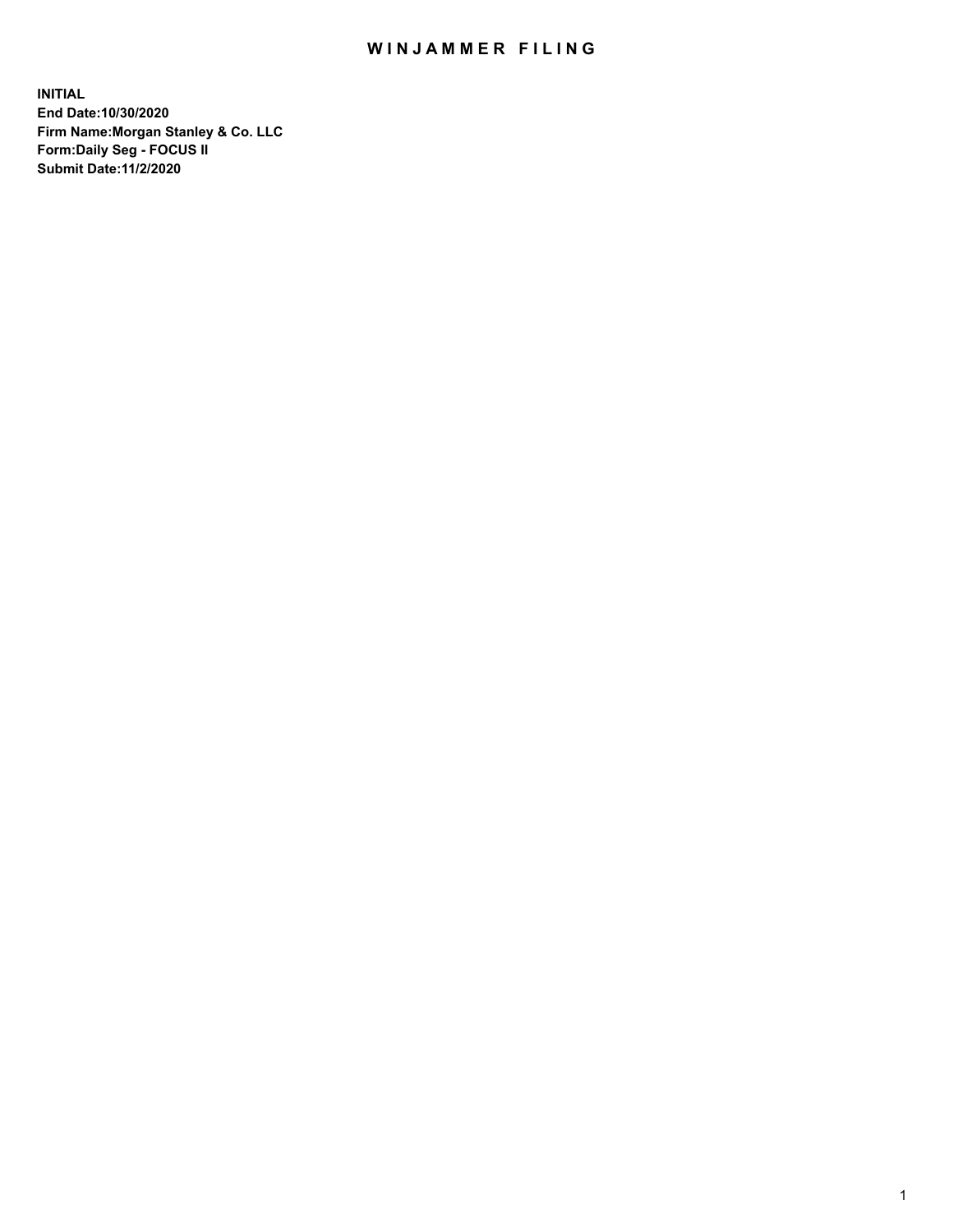**INITIAL End Date:10/30/2020 Firm Name:Morgan Stanley & Co. LLC Form:Daily Seg - FOCUS II Submit Date:11/2/2020 Daily Segregation - Cover Page**

| Name of Company                                                                                                                                                                                                                                                                                                                | Morgan Stanley & Co. LLC                                    |
|--------------------------------------------------------------------------------------------------------------------------------------------------------------------------------------------------------------------------------------------------------------------------------------------------------------------------------|-------------------------------------------------------------|
| <b>Contact Name</b>                                                                                                                                                                                                                                                                                                            | <b>Ikram Shah</b>                                           |
| <b>Contact Phone Number</b>                                                                                                                                                                                                                                                                                                    | 212-276-0963                                                |
| <b>Contact Email Address</b>                                                                                                                                                                                                                                                                                                   | lkram.shah@morganstanley.com                                |
| FCM's Customer Segregated Funds Residual Interest Target (choose one):<br>a. Minimum dollar amount: ; or<br>b. Minimum percentage of customer segregated funds required:% ; or<br>c. Dollar amount range between: and; or<br>d. Percentage range of customer segregated funds required between:% and%.                         | 235,000,000<br><u>0</u><br>0 <sup>0</sup><br>00             |
| FCM's Customer Secured Amount Funds Residual Interest Target (choose one):<br>a. Minimum dollar amount: : or<br>b. Minimum percentage of customer secured funds required:%; or<br>c. Dollar amount range between: and; or<br>d. Percentage range of customer secured funds required between: % and %.                          | 140,000,000<br><u>0</u><br>0 <sub>0</sub><br>0 <sub>0</sub> |
| FCM's Cleared Swaps Customer Collateral Residual Interest Target (choose one):<br>a. Minimum dollar amount: ; or<br>b. Minimum percentage of cleared swaps customer collateral required:% ; or<br>c. Dollar amount range between: and; or<br>d. Percentage range of cleared swaps customer collateral required between:% and%. | 92,000,000<br><u>0</u><br><u>00</u><br>00                   |

Attach supporting documents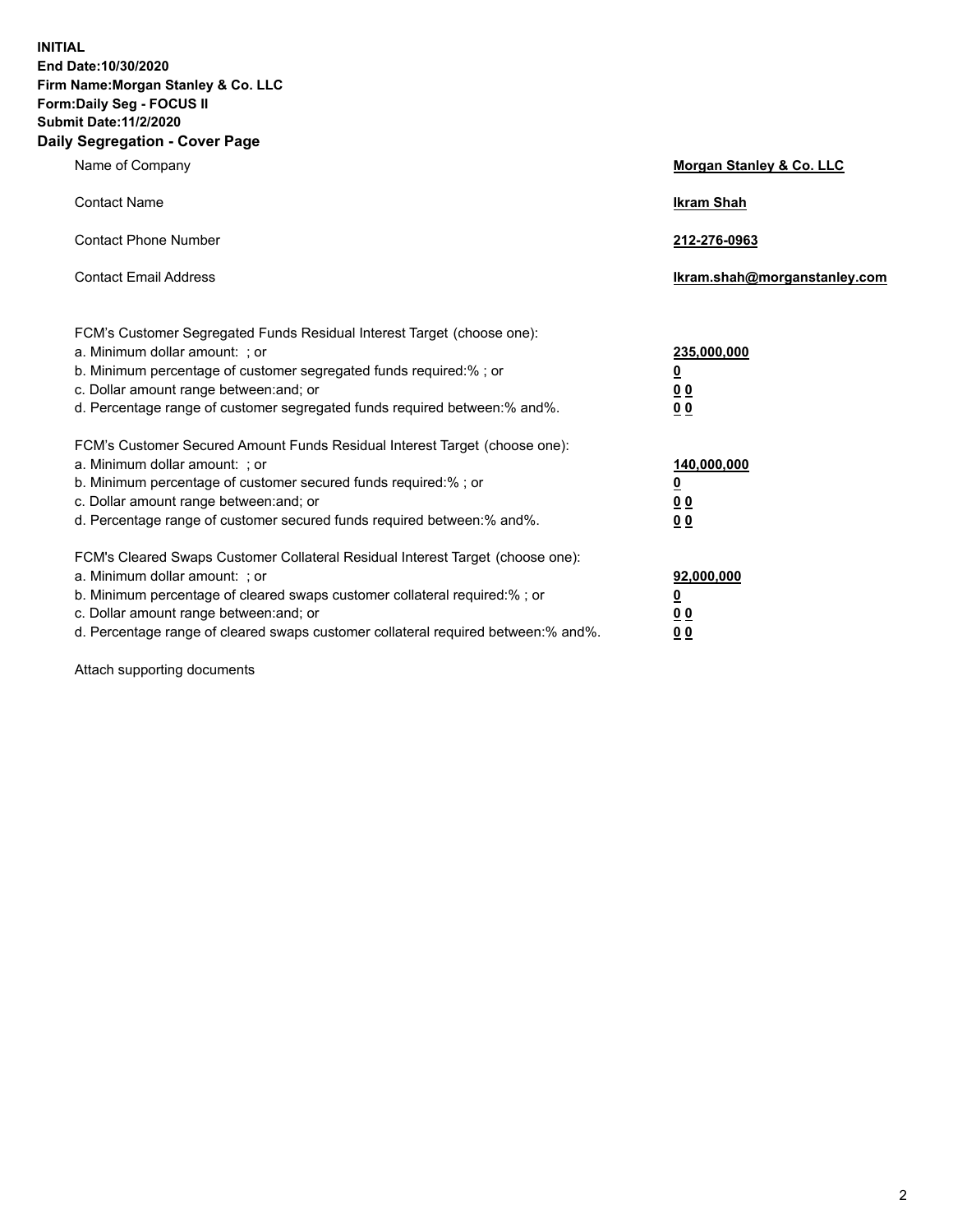## **INITIAL End Date:10/30/2020 Firm Name:Morgan Stanley & Co. LLC Form:Daily Seg - FOCUS II Submit Date:11/2/2020 Daily Segregation - Secured Amounts** Foreign Futures and Foreign Options Secured Amounts Amount required to be set aside pursuant to law, rule or regulation of a foreign government or a rule of a self-regulatory organization authorized thereunder 1. Net ledger balance - Foreign Futures and Foreign Option Trading - All Customers A. Cash **4,404,047,556** [7315] B. Securities (at market) **2,624,969,920** [7317] 2. Net unrealized profit (loss) in open futures contracts traded on a foreign board of trade **121,169,617** [7325] 3. Exchange traded options a. Market value of open option contracts purchased on a foreign board of trade **10,487,027** [7335] b. Market value of open contracts granted (sold) on a foreign board of trade **-16,834,548** [7337] 4. Net equity (deficit) (add lines 1. 2. and 3.) **7,143,839,572** [7345] 5. Account liquidating to a deficit and account with a debit balances - gross amount **65,632,802** [7351] Less: amount offset by customer owned securities **-63,755,493** [7352] **1,877,309** 6. Amount required to be set aside as the secured amount - Net Liquidating Equity Method (add lines 4 and 5) 7. Greater of amount required to be set aside pursuant to foreign jurisdiction (above) or line 6. FUNDS DEPOSITED IN SEPARATE REGULATION 30.7 ACCOUNTS 1. Cash in banks A. Banks located in the United States **437,779,536** [7500] B. Other banks qualified under Regulation 30.7 **776,956,385** [7520] **1,214,735,921** 2. Securities A. In safekeeping with banks located in the United States **403,676,238** [7540] B. In safekeeping with other banks qualified under Regulation 30.7 **28,451,099** [7560] **432,127,337** 3. Equities with registered futures commission merchants A. Cash **25,116,016** [7580] B. Securities **0** [7590] C. Unrealized gain (loss) on open futures contracts **-625,913** [7600] D. Value of long option contracts **0** [7610] E. Value of short option contracts **0** [7615] **24,490,103** [7620] 4. Amounts held by clearing organizations of foreign boards of trade A. Cash **0** [7640] B. Securities **0** [7650] C. Amount due to (from) clearing organization - daily variation **0** [7660] D. Value of long option contracts **0** [7670] E. Value of short option contracts **0** [7675] **0** [7680] 5. Amounts held by members of foreign boards of trade A. Cash **3,381,545,927** [7700]

- 
- 
- C. Unrealized gain (loss) on open futures contracts **121,795,530** [7720]
- D. Value of long option contracts **10,487,027** [7730]
- E. Value of short option contracts **-16,834,548** [7735] **5,689,836,519**
- 6. Amounts with other depositories designated by a foreign board of trade **0** [7760]
- 7. Segregated funds on hand **0** [7765]
- 8. Total funds in separate section 30.7 accounts **7,361,189,880** [7770]
- 9. Excess (deficiency) Set Aside for Secured Amount (subtract line 7 Secured Statement Page 1 from Line 8)
- 10. Management Target Amount for Excess funds in separate section 30.7 accounts **140,000,000** [7780]
- 11. Excess (deficiency) funds in separate 30.7 accounts over (under) Management Target **75,472,999** [7785]

**0** [7305]

[7354] **7,145,716,881** [7355]

**7,145,716,881** [7360]

[7530]

[7570]

 B. Securities **2,192,842,583** [7710] [7740] **215,472,999** [7380]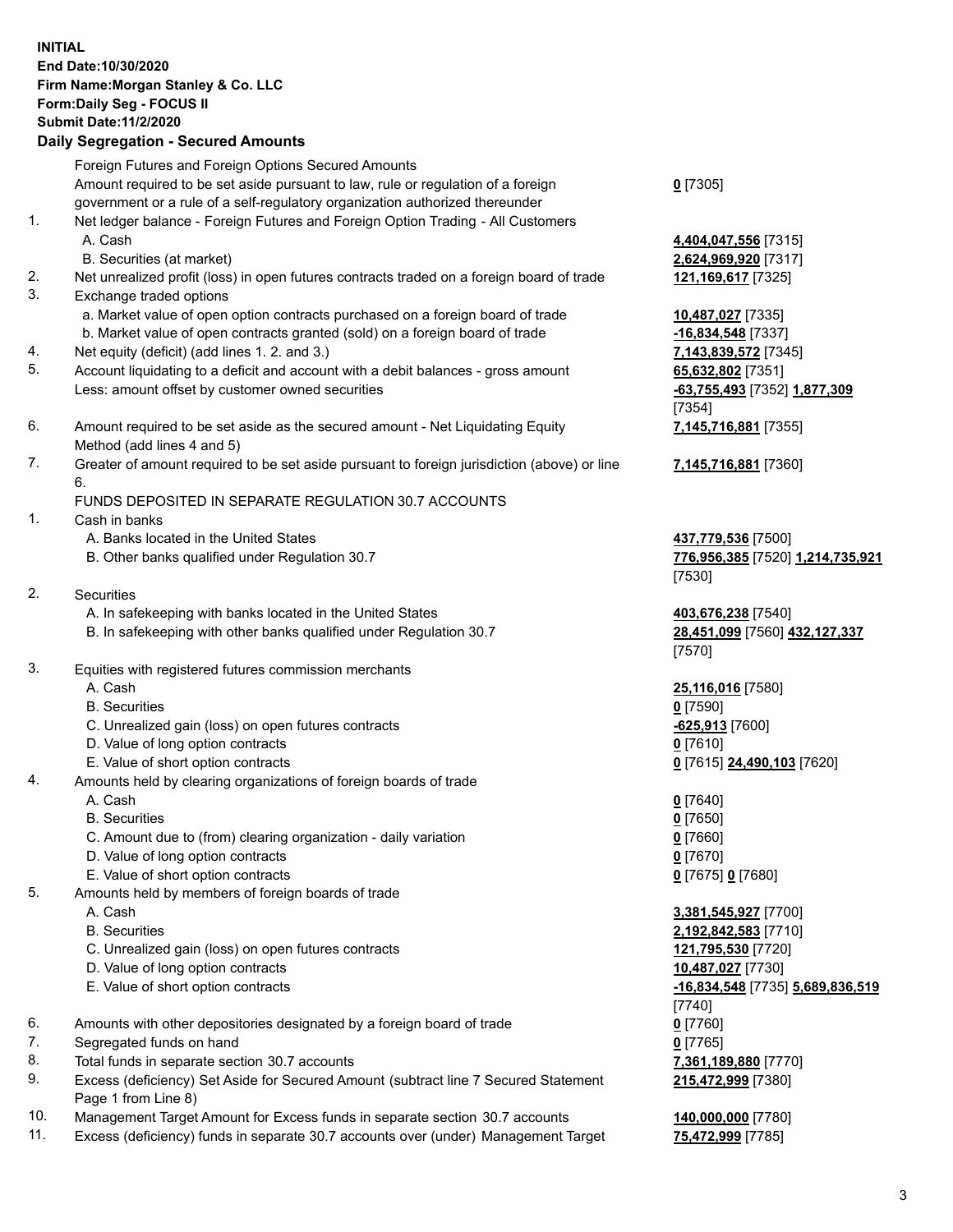**INITIAL End Date:10/30/2020 Firm Name:Morgan Stanley & Co. LLC Form:Daily Seg - FOCUS II Submit Date:11/2/2020 Daily Segregation - Segregation Statement** SEGREGATION REQUIREMENTS(Section 4d(2) of the CEAct) 1. Net ledger balance A. Cash **17,956,167,819** [7010] B. Securities (at market) **8,504,728,269** [7020] 2. Net unrealized profit (loss) in open futures contracts traded on a contract market **-1,953,087,512** [7030] 3. Exchange traded options A. Add market value of open option contracts purchased on a contract market **730,147,286** [7032] B. Deduct market value of open option contracts granted (sold) on a contract market **-552,879,610** [7033] 4. Net equity (deficit) (add lines 1, 2 and 3) **24,685,076,252** [7040] 5. Accounts liquidating to a deficit and accounts with debit balances - gross amount **471,531,079** [7045] Less: amount offset by customer securities **-470,428,027** [7047] **1,103,052** [7050] 6. Amount required to be segregated (add lines 4 and 5) **24,686,179,304** [7060] FUNDS IN SEGREGATED ACCOUNTS 7. Deposited in segregated funds bank accounts A. Cash **3,038,532,125** [7070] B. Securities representing investments of customers' funds (at market) **0** [7080] C. Securities held for particular customers or option customers in lieu of cash (at market) **994,295,713** [7090] 8. Margins on deposit with derivatives clearing organizations of contract markets A. Cash **13,317,723,424** [7100] B. Securities representing investments of customers' funds (at market) **0** [7110] C. Securities held for particular customers or option customers in lieu of cash (at market) **7,510,432,556** [7120] 9. Net settlement from (to) derivatives clearing organizations of contract markets **23,783,504** [7130] 10. Exchange traded options A. Value of open long option contracts **730,147,286** [7132] B. Value of open short option contracts **-552,879,610** [7133] 11. Net equities with other FCMs A. Net liquidating equity **10,529,574** [7140] B. Securities representing investments of customers' funds (at market) **0** [7160] C. Securities held for particular customers or option customers in lieu of cash (at market) **0** [7170] 12. Segregated funds on hand **0** [7150] 13. Total amount in segregation (add lines 7 through 12) **25,072,564,572** [7180] 14. Excess (deficiency) funds in segregation (subtract line 6 from line 13) **386,385,268** [7190] 15. Management Target Amount for Excess funds in segregation **235,000,000** [7194]

- 16. Excess (deficiency) funds in segregation over (under) Management Target Amount
	- Excess

**151,385,268** [7198]